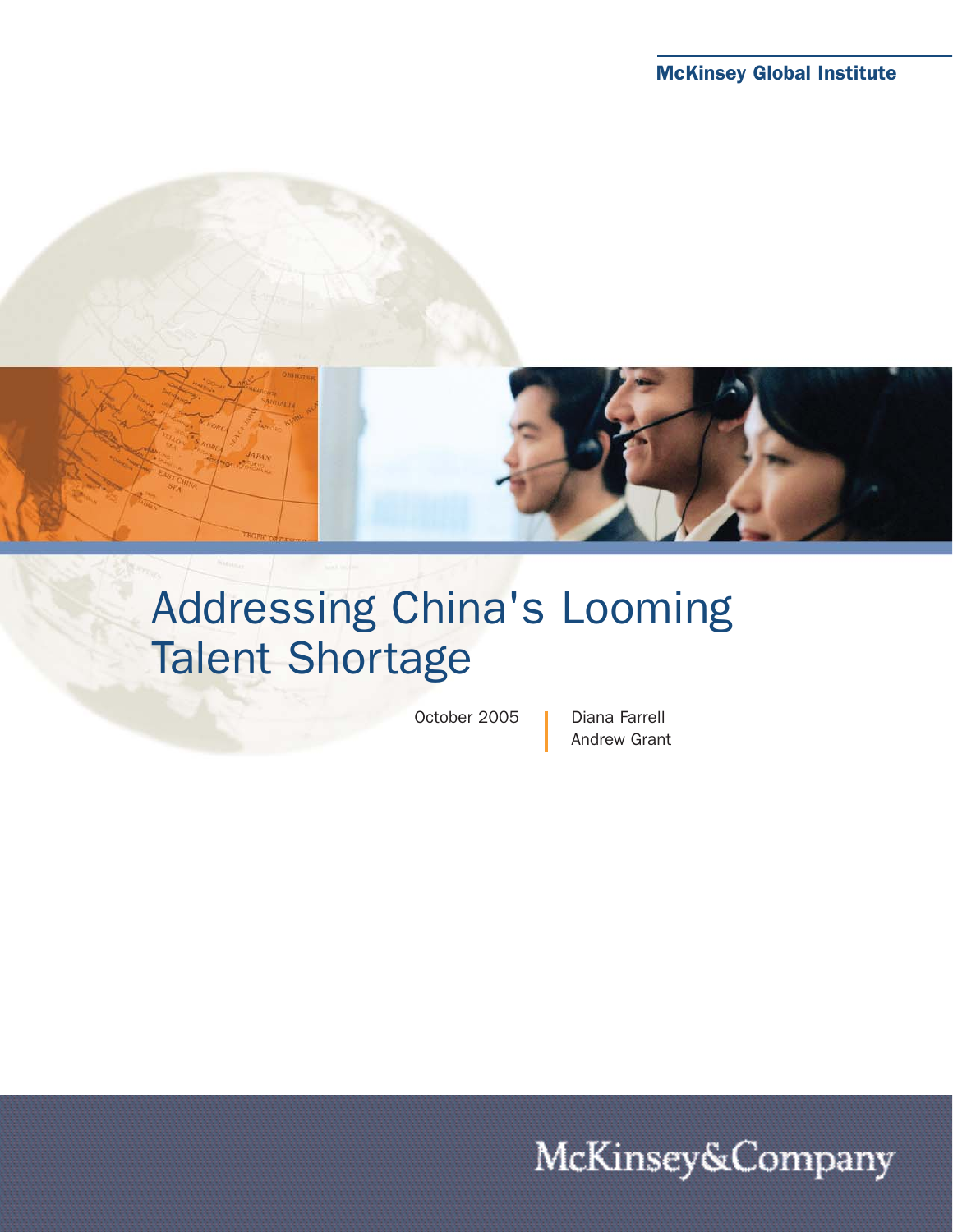# Addressing China's Looming Talent Shortage

October 2005 | Diana Farrell

Andrew Grant

This perspective is copyrighted by McKinsey & Company, Inc.; no part of it may be circulated, quoted, or reproduced for distribution without prior written approval from McKinsey & Company, Inc.

 $-2$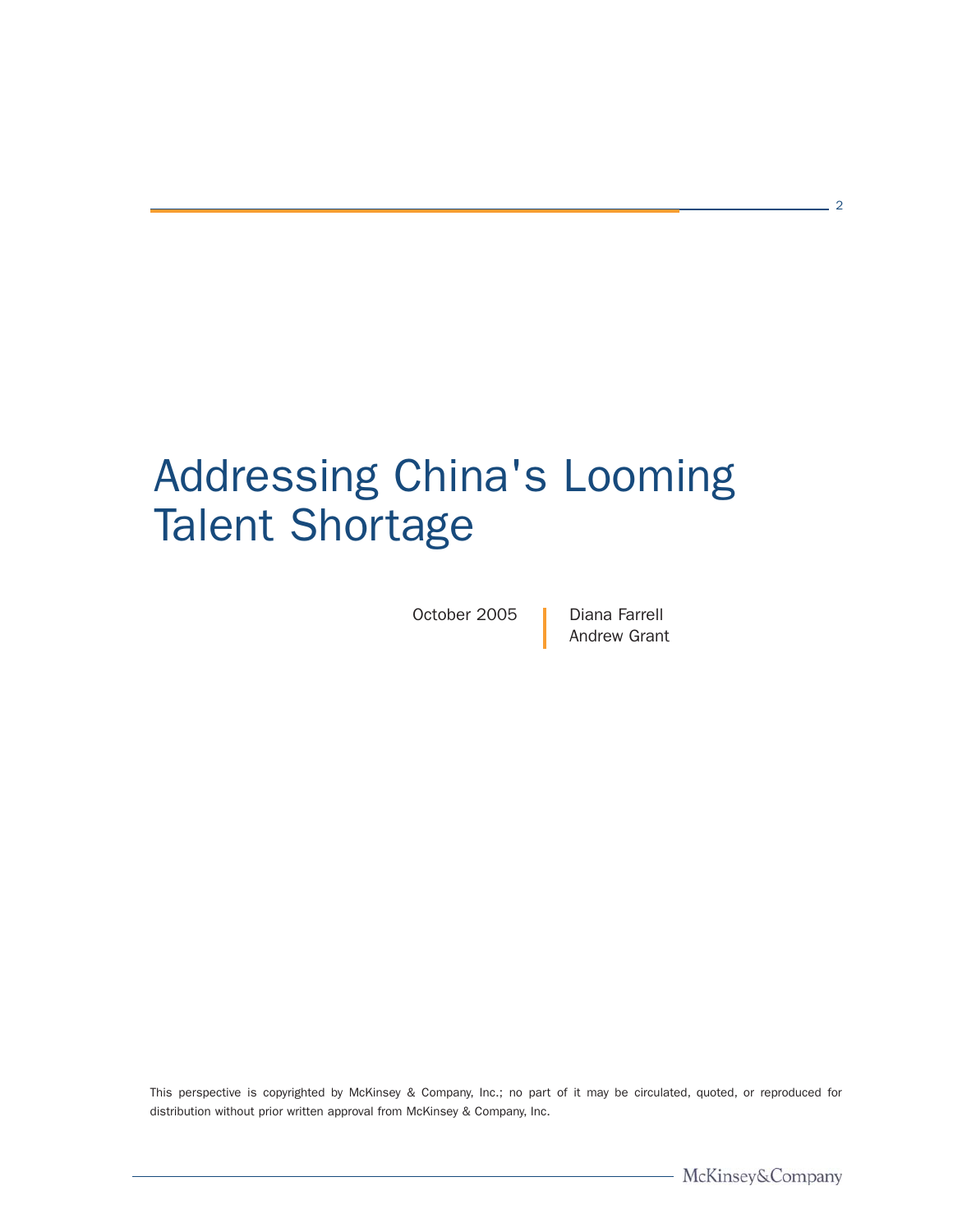### Preface

"Addressing China's Looming Talent Shortage" is a joint effort between the McKinsey Global Institute (MGI) and McKinsey & Company's China office. It is based on a year long research project, The Emerging Global Labor Market, McKinsey Global Institute's ongoing research on the impact of offshoring, and conducted as part of a broader effort to understand the process of global economic integration and its implications.

This perspective is part of the fulfillment of MGI's mission to help global leaders understand the forces transforming the global economy, improve company performance, and work for better national and international policies.

MGI combines McKinsey's business experience with the rigor of academic discipline. This document reflects active dialogue with policy makers, industry experts, researchers from leading institutions, and joint work from MGI, our China office, as well as our worldwide business process outsourcing and offshoring practice.

We would particularly like to thank Gordon Orr, Jonathan Woetzel, Jaeson Rosenfeld, Martha Laboissière, Susan Lund, Sascha Stürze, and Fusayo Umezawa for their contributions to this work.

Diana Farrell, Director, McKinsey Global Institute Andrew Grant, Director, McKinsey & Company, Shanghai Office

October 2005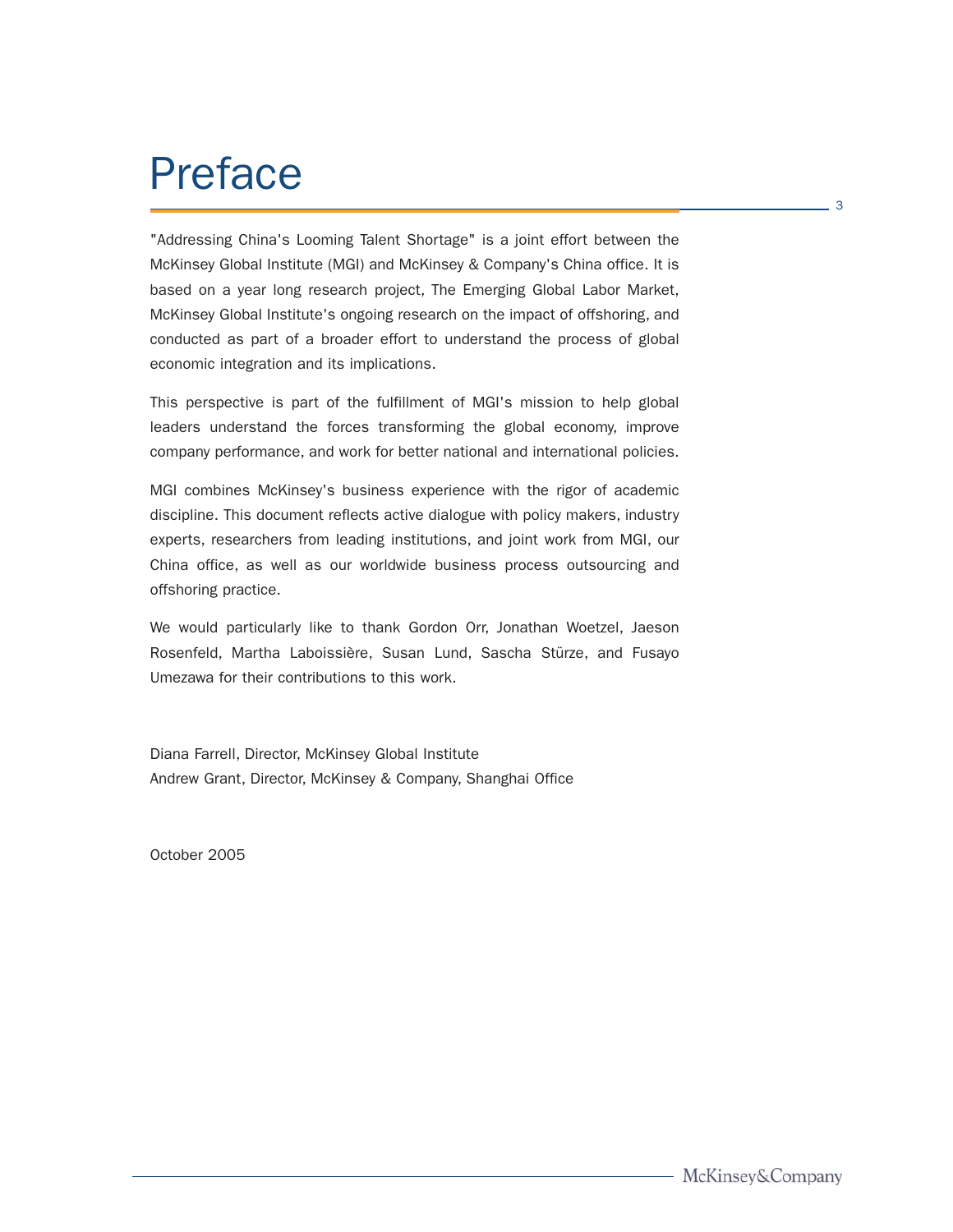#### McKinsey Global Institute

The McKinsey Global Institute (MGI) was established in 1990 as an independent economics think tank within McKinsey & Company to conduct original research on important global issues. Its primary purpose is to provide insights into the workings of the global economy and a fact base for decision-making for the benefit of business leaders and policymakers.

MGI's staff members are drawn primarily from McKinsey's consultants. They serve 6- to 12-month assignments and then return to client work. MGI also commissions leading academics to participate in its research. MGI's director is Diana Farrell, a McKinsey director.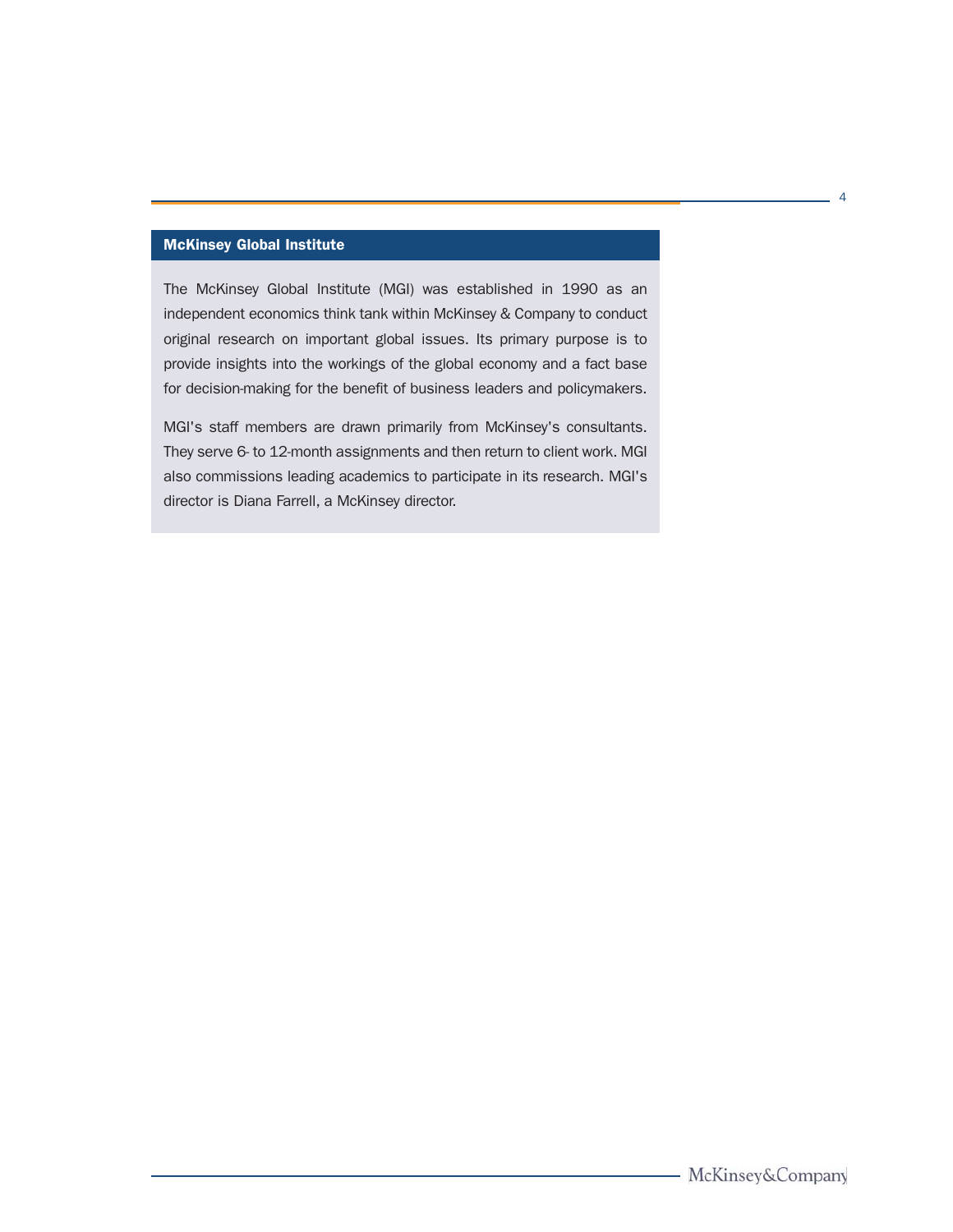# Addressing China's Looming Talent Shortage

With a huge supply of low-cost workers, China has fast become the world's manufacturing workshop, supplying everything from textiles to toys to computer chips. Given the country's millions of university graduates, is it set to become a giant in offshore IT and business process services as well?

New research from the McKinsey Global Institute (MGI) suggests this is unlikely. The reason: few of its vast number of university graduates are capable of working successfully in the services-export sector, and the fastgrowing domestic economy absorbs most of those who could.<sup>1</sup>

Indeed, far from presaging a thriving offshore services sector, our research points to a looming shortage of home-grown talent, with serious implications for the multinationals now in China and for the growing number of Chinese companies with global ambitions.

To avoid this talent crunch and to sustain its economic ascent, China must produce more graduates fit for employment in world-class companies, whether they are local or foreign ones. Raising the quality of its graduates will allow the country's economy to evolve from its present domination by manufacturing and toward a future in which services play the leading role—as they eventually must when any economy develops and matures. The conditions for a flourishing offshore service sector will then surely follow.

#### THE SUPPLY PARADOX

China's pool of university graduates is enormous. The country will produce 3.1 million college graduates this year, the United States only 1.3 million. Meanwhile, China's engineering graduates will number over 600,000, those of the United States only about 70,000. These armies of new Chinese graduates reinforce an already impressive pool of labor: in 2003 China had roughly 9.6 million young professional graduates with up to seven years' work experience.

Despite this apparently vast supply, however, multinational companies are finding few graduates have the necessary skills for service occupations. According to interviews with 83 human-resources professionals involved with hiring local graduates in low-wage countries, less than 10 percent of Chinese

 $1$  The full research report, The Emerging Global Labor Market, is available free of charge at www.mckinsey.com/mgi.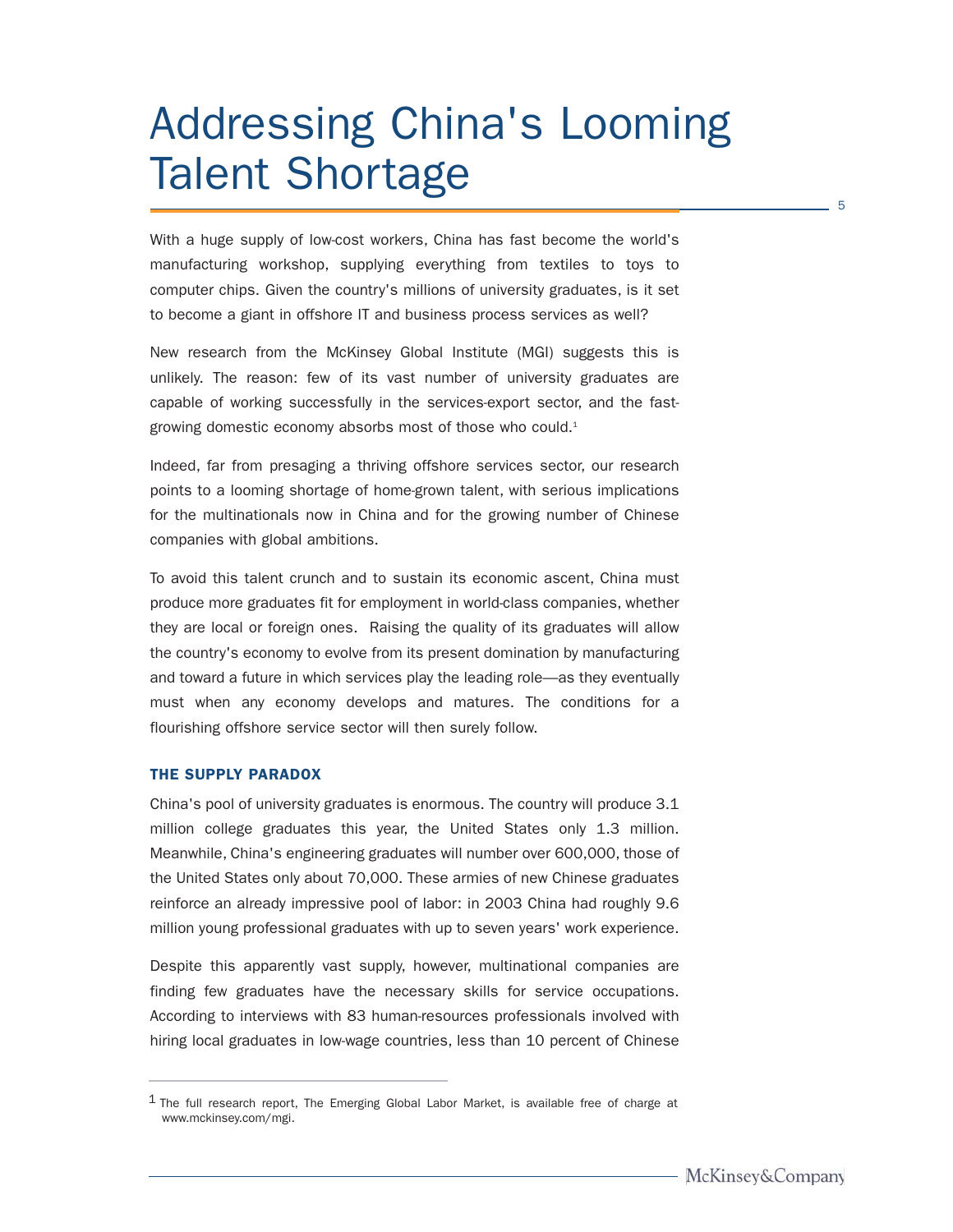job candidates, on average, would be suitable for work in a foreign company in the nine occupations we studied: engineers, finance workers, accountants, quantitative analysts, generalists, life science researchers, doctors, nurses, and support staff.

Consider engineers. China has 1.6 million young professionals, more than any other country we examined.<sup>2</sup> Indeed, 33 percent of the university students in China study engineering,<sup>3</sup> compared with 20 percent in Germany and just 4 percent in India. But the main drawback of Chinese applicants for engineering jobs, our interviewees said, is the educational system's bias toward theory. Chinese students get little practical experience in projects or teamwork compared with engineering graduates in Europe or North America, who work in teams to achieve practical solutions. The result of these differences is that China's pool of young engineers considered suitable for work in multinationals is just 160,000—no larger than the United Kingdom's. Hence the paradox of shortages amid plenty.

For jobs in the eight other occupations we studied, poor English was the main reason our interviewees gave for rejecting Chinese applicants. Only 3 percent of them can be considered for generalist service positions (those that don't require a degree in any particular subject. Overall communication style and cultural fit are also difficult hurdles.) One Chinese HR professional points out, for example, that Chinese software engineers would find it hard to draw up an information flow chart for an international five-star hotel, not because they don't understand flow charts, but because state-run hotels in China—the only ones they know—are so very different.<sup>4</sup> Some people argue that a willingness to work long hours will compensate for any gaps in the productivity of China's talent. Although this may hold true to some extent in manufacturing, it is likely to make only a marginal difference in services, because of the specific skill deficiencies that come into play.

<sup>&</sup>lt;sup>2</sup> The low-wage countries we studied were Argentina, Brazil, Bulgaria, Chile, China, Colombia, Croatia, the Czech Republic, Estonia, Hungary, India, Indonesia, Latvia, Lithuania, Malaysia, Mexico, the Philippines, Poland, Romania, Russia, Slovakia, Slovenia, South Africa, Thailand, Turkey, Ukraine, Venezuela, and Vietnam. The mid- to high-wage countries we studied in-depth were Canada, Germany, Ireland, Japan, the United Kingdom, and the United States. Australia and South Korea were studied by way of extrapolation.

<sup>3</sup> All branches except civil and agricultural engineering.

 $4$  Juhi Bhambal, "China is behind India" (interview with Alan Choi, regional managing director, Greater China, for Korn/Ferry), Global Outsourcing, online edition, February 1, 2005.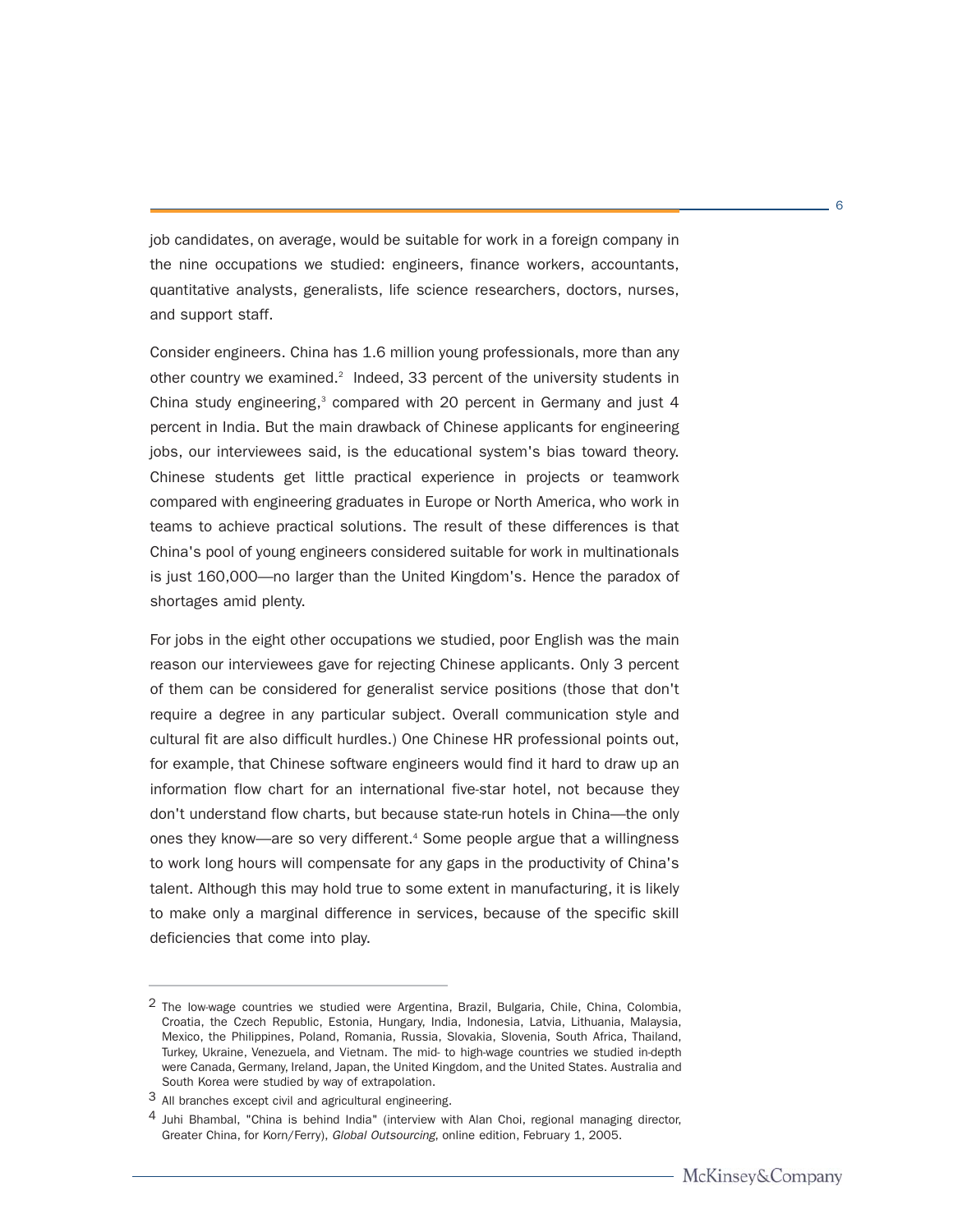On top of the generally low suitability of Chinese graduates, they are also widely dispersed. Well over 1,500 colleges and universities produced the 1.7 million students who graduated in 2003, and less than one-third of them had studied in any of the top ten university cities (Exhibit 1). Just one-quarter of all Chinese graduates live in a city or region close to a major international airport—a requirement for most multinationals setting up offshore facilities. Compounding that problem is a lack of mobility: only one-third of all Chinese graduates move to other provinces for work. (By contrast, almost half of all Indian students graduate close to a major international hub, such as Bangalore, Delhi, Hyderabad, and Mumbai, and the Indians are quite willing to move.) As a result of these two factors, world-class companies that want to hire service labor in China have difficulty reaching as much as half of the total pool of graduates.

#### Exhibit 1

#### **PROFESSIONAL TALENT SUPPLY IN CHINA IS FRAGMENTED ACROSS 1,683 UNIVERSITIES AND COLLEGES**

**Share of graduates by city\* / (number of universities and colleges)**; 2003



\* Share of graduates by city was approximated based on city's population and its share of colleges Source: China Ministry of Education

Finally, companies that wish to set up service-offshoring operations in China face more competition for talent than they would in other low-wage locations. In India and the Philippines, for example, the local economy is growing less briskly, and working for a company that provides offshore services is therefore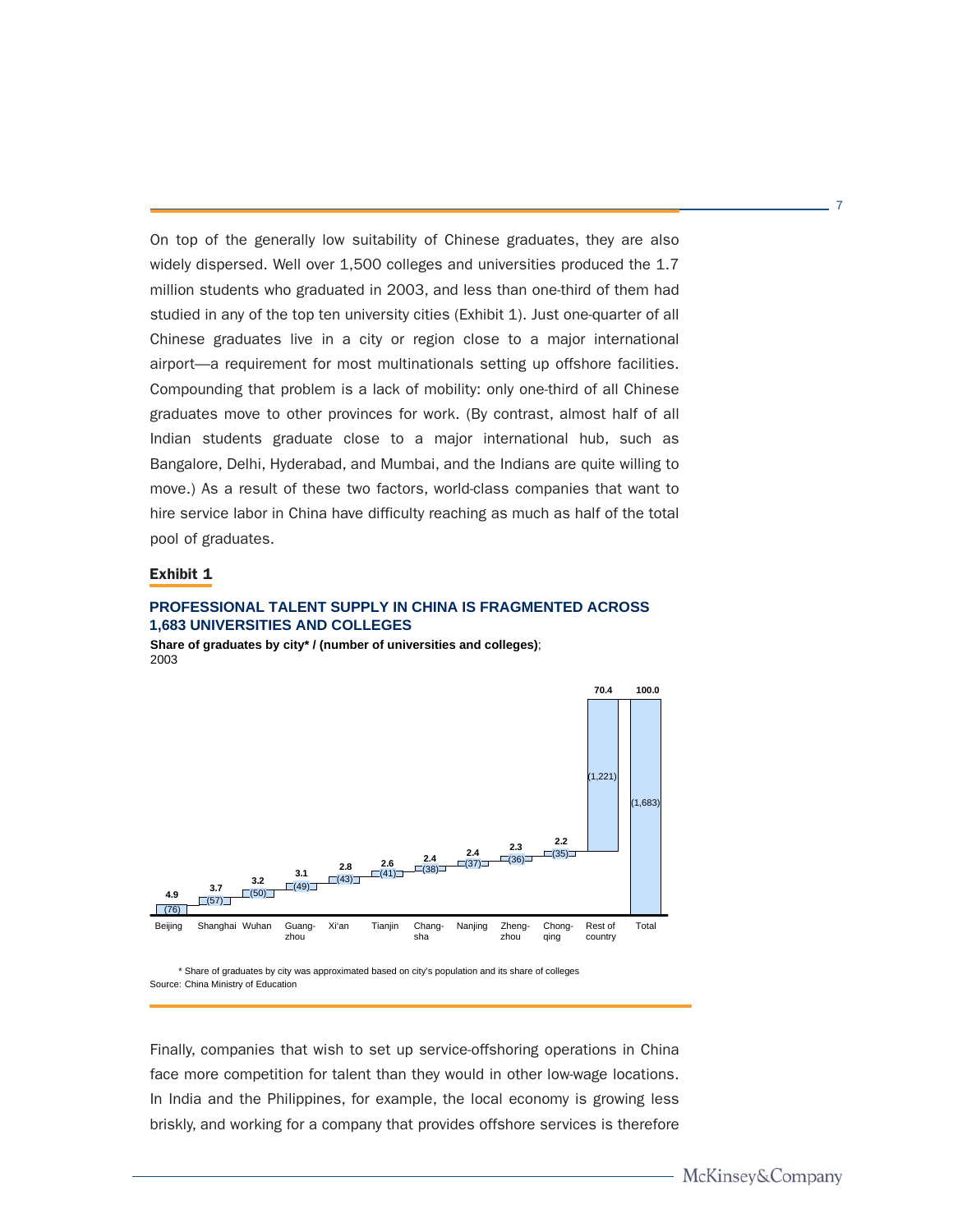a good option. In China, domestic companies and multinationals serving the fast-growing domestic market already provide attractive opportunities for suitable graduates, and there are also many more jobs in the manufacturing export sector. As a result, it's wrong to assume, as many do, that every suitable young professional in China is available for hire by the service offshoring sector.

#### THE LOOMING WAR FOR TALENT

More crucially, our research shows that companies already in China and serving its fast-growing domestic market will also have difficulty finding enough suitable employees in key service and managerial occupations.

The demand for labor just from the large foreign-owned companies and joint ventures that now do business in China highlights the problem.<sup>5</sup> From 1998 to 2002, employment in these two categories rose by 12 and 23 percent a year, respectively, to about 2.7 million workers. Assuming that 30 percent of these workers must have at least a college degree $<sup>6</sup>$  and that the labor demands of</sup> such companies continue to grow at the same rates, they will have to employ an additional 750,000 graduates from 2003 through 2008. China, we estimate, will produce 1,100,000 graduates suitable for employment in worldclass service companies during that period. So large foreign multinationals and joint ventures alone will take up almost 70 percent of China's suitable graduates before demand from smaller multinationals or Chinese companies even enters the picture (Exhibit 2).

If these numbers suggest fierce competition for China's best graduates, unemployment statistics confirm that impression. In 2003, just 1 percent of the country's university graduates were unemployed—an almost negligible rate. Unemployment among the graduates of China's second-tier colleges is a bit higher, at about 6 percent, reflecting the fact that they generally don't rank in the top bracket of educational institutions.

<sup>5</sup> We considered only companies with more than 1,000 employees. Foreign-owned companies in Hong Kong, Macao, and Taiwan were excluded.

<sup>6</sup> This estimate is based on MGI's study of the global automotive industry, where 48 percent of all jobs require a college education. Since the estimate includes headquarters functions, we reduced it to 30 percent.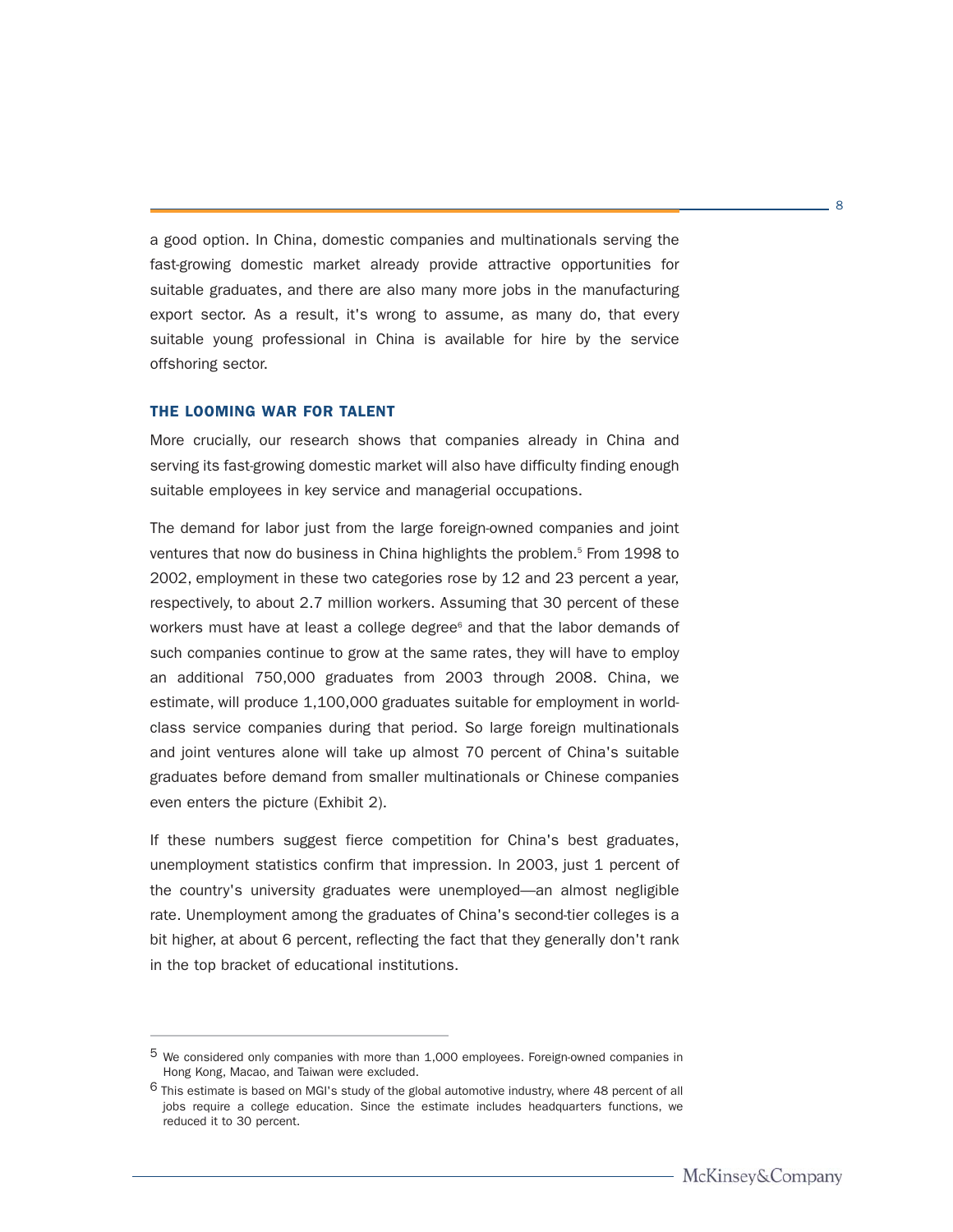#### Exhibit 2

#### **SUITABLE SUPPLY OF UNIVERSITY GRADUATES WILL BE BARELY ENOUGH TO MEET DEMAND OF LARGE MNCs IN CHINA**

Thousands; 2003-08



employment in Hongkong/ Macao/Taiwan owned enterprises \*\*\* Assuming strong growth of accessibility from currently 51% to 83% in 2008 (India's current level)

Source: McKinsey Global Institute labor supply database

Effective managers are in short supply as well. We estimate that given the global aspirations of many Chinese companies, over the next 10 to 15 years they will need 75,000 leaders who can work effectively in global environments; today they have only 3,000 to 5,000.<sup>7</sup> Management talent generally comes from several sources—lower-level workers trained in offshoring enterprises, industries that produce managers with relevant skills, and expatriates who have worked or studied in developed economies.

But people from all of these sources are scarce in China. Although multinational companies now there do train and promote managers from entrylevel positions, the process is time-consuming and costly. Moreover, with levels of foreign direct investment so high, multinationals often resort to poaching from each other. Compounding the problem is that not many middle managers can be hired from Chinese companies; only people employed by very high-performing ones (such as the consumer electronics companies

<sup>7</sup> Andrew Grant and George Desvaux, "Narrowing China's corporate-leadership gap," China Daily, May 18, 2005.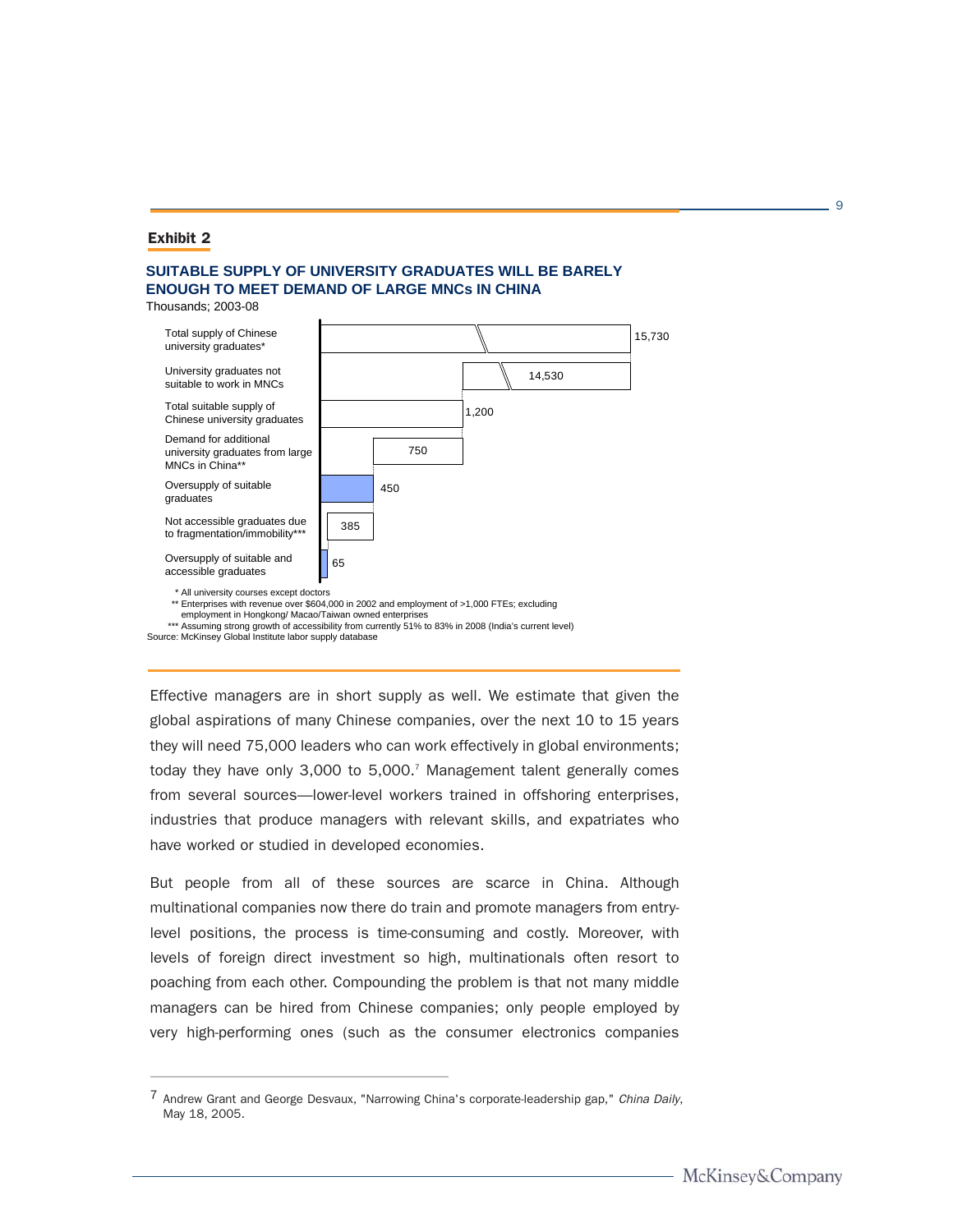Lenovo and TCL) have the skills and cultural attributes needed to work for the multinationals. A more plentiful source of middle-management talent is the large number of ethnic Chinese who fill management roles for companies in Hong Kong, Singapore, and Taiwan. These people can be recruited to mainland China but often require "local-plus" packages: wages and benefits above what the locals earn, though less than the full expatriate package.

#### WHY FIX THE PROBLEM?

A shortage of world-class university graduates in key occupations such as finance, accounting, engineering, and business represents a major problem for multinationals in China, for Chinese companies, and for the country's policy makers. Companies need these graduates to improve their marketing and product-development efforts, to understand consumer tastes, to develop customer service and after-sales-service operations, and to raise their local financial and accounting standards. In the longer term, China's economy as a whole needs more such graduates if it is to compete in the world beyond the simpler, labor-intensive manufacturing areas in which it is now the global leader.

As economies develop, they shift from labor-intensive manufacturing into higher-value areas, notably marketing, product design, and the manufacture of sophisticated intermediate inputs. Northern Italy's textile and apparel industry, for example, has moved most garment production to lower-cost locations, but employment remains stable because companies have put more resources into tasks such as designing clothes and coordinating global production networks. Similarly, in the U.S. automotive industry, imports of finished cars from Mexico increased rapidly after the North American Free Trade Agreement took effect, but exports of U.S. auto parts to Mexico have quadrupled, allowing much of the more capital-intensive work—and many of the higher-paid jobs—to remain in the United States.<sup>8</sup>

With an estimated 150 million surplus rural workers, $\degree$  China is decades away from developing a consumer-oriented service economy. But that must be the

<sup>8</sup> Diana Farrell, Antonio Puron, and Jaana K. Remes, "Beyond cheap labor: Lessons for developing economies," The McKinsey Quarterly, 2005 Number 1, (www.mckinseyquarterly.com).

<sup>9</sup> Xinhua News Agency, April 8, 2004.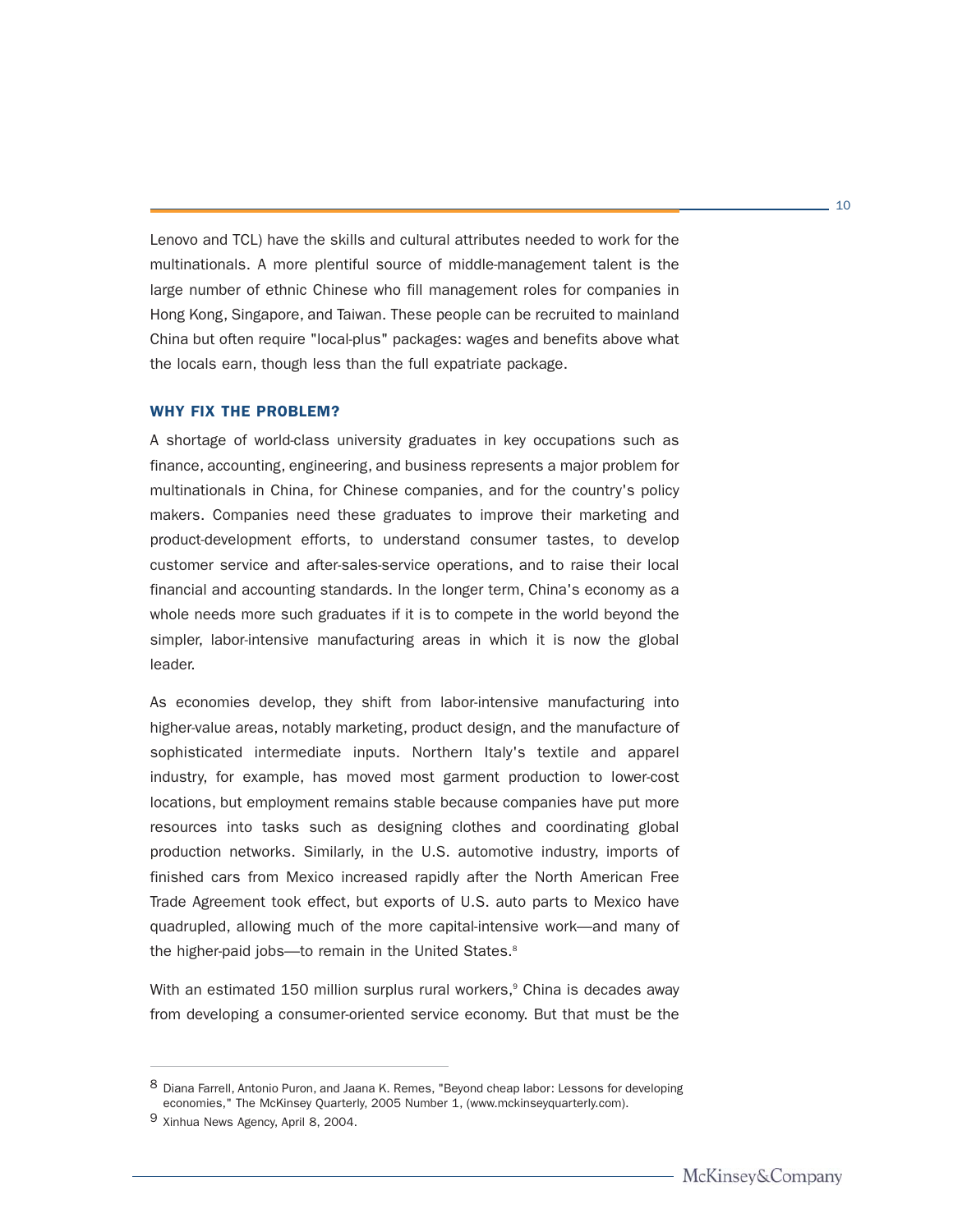policy makers' ultimate aspiration. No nation will remain the world's low-cost manufacturer forever, and if it did its living standards would stagnate at today's levels—or even decline. Today, China's economy is heavily tilted toward manufacturing, and the services sector is notably underdeveloped (Exhibit 3). But in China, as in all economies, services will be the future engine of job growth. According to Alliance Capital Management, the country's manufacturing sector shed 15 million jobs from 1995 to 2002 when large state-owned factories restructured their operations. As manufacturing productivity rises, still more jobs will be lost.

#### Exhibit 3



Creating the conditions that will attract offshore service operations will help China move up the ladder. The country does have some strong advantages in this arena, notably low labor costs, an enormous domestic market, and a relatively high-quality infrastructure. Offshore service activities are often developed from existing operations, so China's offshoring service sector is most likely to arise as an offshoot of the activities of companies already there.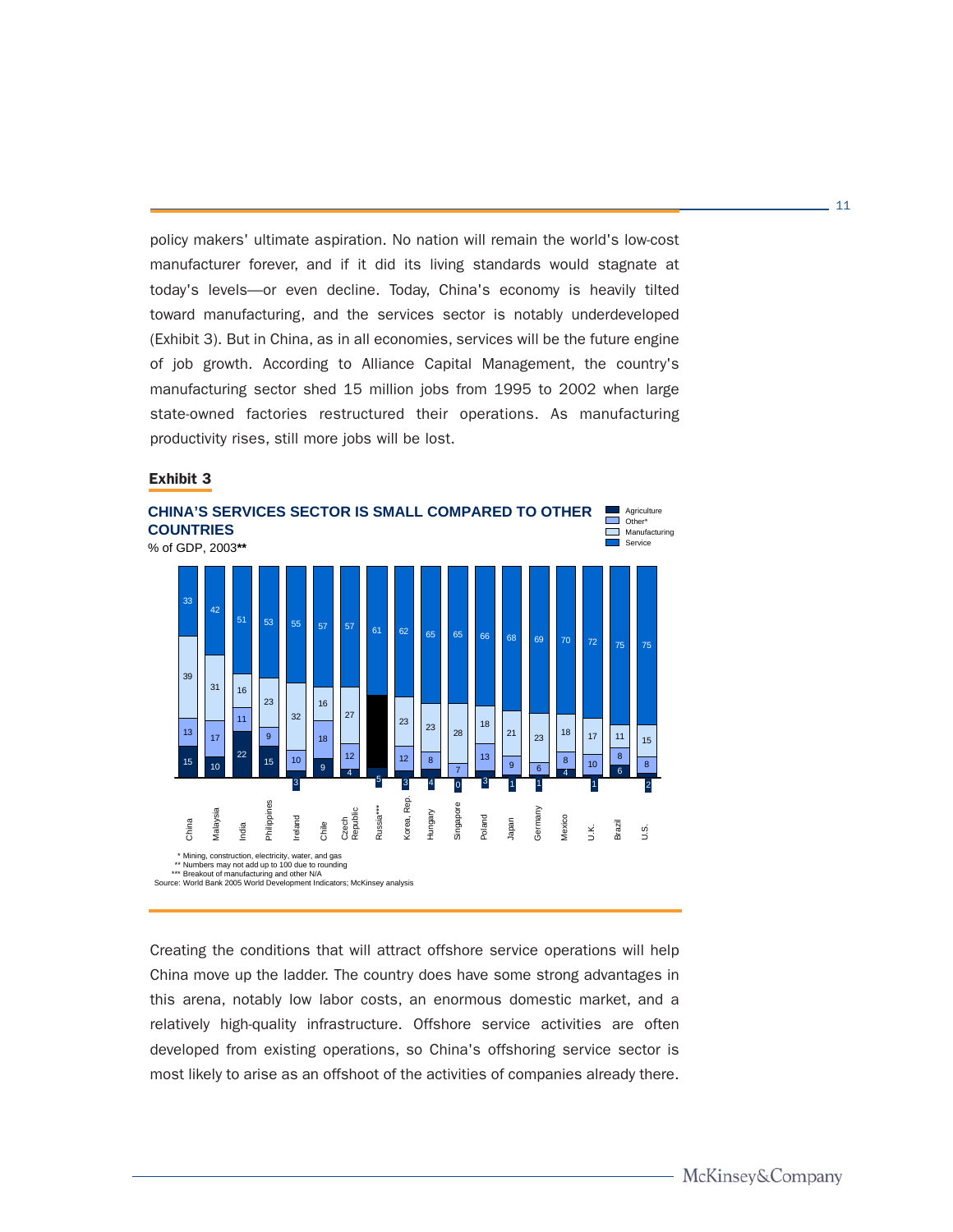Pharmaceutical and software companies will probably take the lead, for in these industries some multinationals have already set up Chinese R&D operations to customize products for local needs. Several players now use incremental capacity in their Chinese R&D facilities to serve overseas markets too. Pharma companies can also run bigger, and therefore faster clinical trials in China more cheaply, thereby cutting overall product-development costs as well as approval and release times. In addition, China could emerge as a base for business process offshoring by multinationals that serve Chinese-speaking populations elsewhere, such as Hong Kong, Singapore, and Taiwan—if the country solves its looming shortage of qualified labor.

#### ADDRESSING THE SHORTAGE

Raising the quality of China's graduates will be a long-term effort, but even modest improvements would make a huge difference. If the proportion of Chinese engineering graduates who could work at global companies increased to 25 percent (as it is in India) from today's 10 percent, China's pool of qualified young engineers would be among the world's largest by 2008.

How can the country raise the quality of its graduates? First, it must resolve issues in the funding of universities. Expenditures for tertiary education are growing quite rapidly—from 2000 to 2002, by more than 50 percent. The number of students increased even more, however, so expenditures per student fell by 5 percent. Funding is also spread unevenly throughout the country: in Beijing average spending per student is more than 30 percent higher than it is in second-place Shanghai and more than twice its level in 25 of the 31 provinces. Money should be focused on raising quality more than on quantity, and funds for institutions in places other than Beijing and Shanghai should rise dramatically.

In addition, China must continue to improve its English-language instruction. Since 2001, the Ministry of Education has required all students to start learning English in grade three. This is a step in the right direction that will pay dividends in the long run, but English classes are still very large, even at universities, because teachers are in short supply.<sup>10</sup> Furthermore,

<sup>10</sup>Yuan-Yuan Huang and Hua-Li Xu, "Trends in English-language education in China," ESL Magazine, November/December 1999.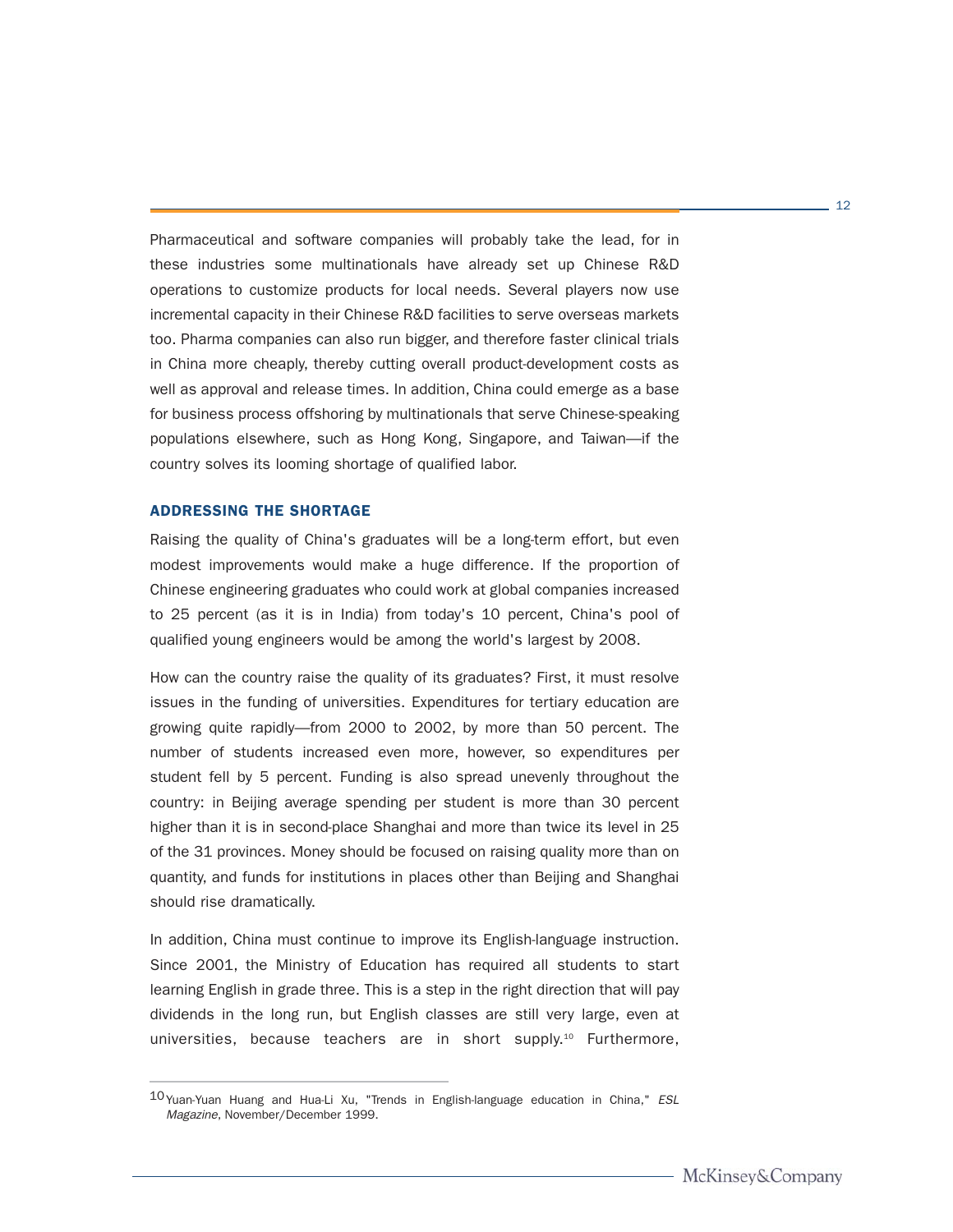conversational skills receive too little attention. To resolve both of these issues, China must train many more English teachers and do more to recruit them from abroad.

For the foreseeable future, companies themselves will have to invest more in training and developing the talent they need. When Microsoft, for instance, outsourced part of its Web-based technical support to Wicresoft, a 400 employee joint venture with the Shanghai municipal government, it hired ten native U.S.-English speakers to teach their Chinese co-workers about U.S. email protocol and writing style. These instructors hold language classes and meet one-on-one with Chinese employees to assess their progress, an effort that raises the joint venture's personnel costs by about  $15$  percent<sup>11</sup> but brings their language skills up to speed. Other foreign companies are developing management training courses, sometimes in collaboration with local business schools, to upgrade the skills of existing middle and top management.<sup>12</sup>

Companies can also work with policy makers and university leaders to bring curricula, not only at the top universities but also throughout the university system, more into line with the needs of industry. Software projects are team efforts that require less theoretical knowledge than application skills, which Chinese graduates lack, according to managers at multinational companies. In response, Microsoft has formed partnerships with four universities in China to establish software labs where student interns learn practical softwaredevelopment skills. Other companies should adopt similar policies. Such public-private education programs make students more suitable for good jobs with world-class companies and ease the transition to middle-management roles later on.

Finally, China's policy makers must ensure that its many students who study abroad return home, since a relatively high proportion of them have the skills needed for employment by multinationals. In 2003, some 120,000 Chinese students were studying abroad—the highest number of any of the 28 countries whose supply of graduates MGI has investigated. Moreover, half of these

<sup>11</sup>Li Yuan, "Chinese companies vie for a role in US IT outsourcing," Wall Street Journal, April 5 2005.

<sup>12</sup>McKinsey & Company will pilot such a program in early 2006.